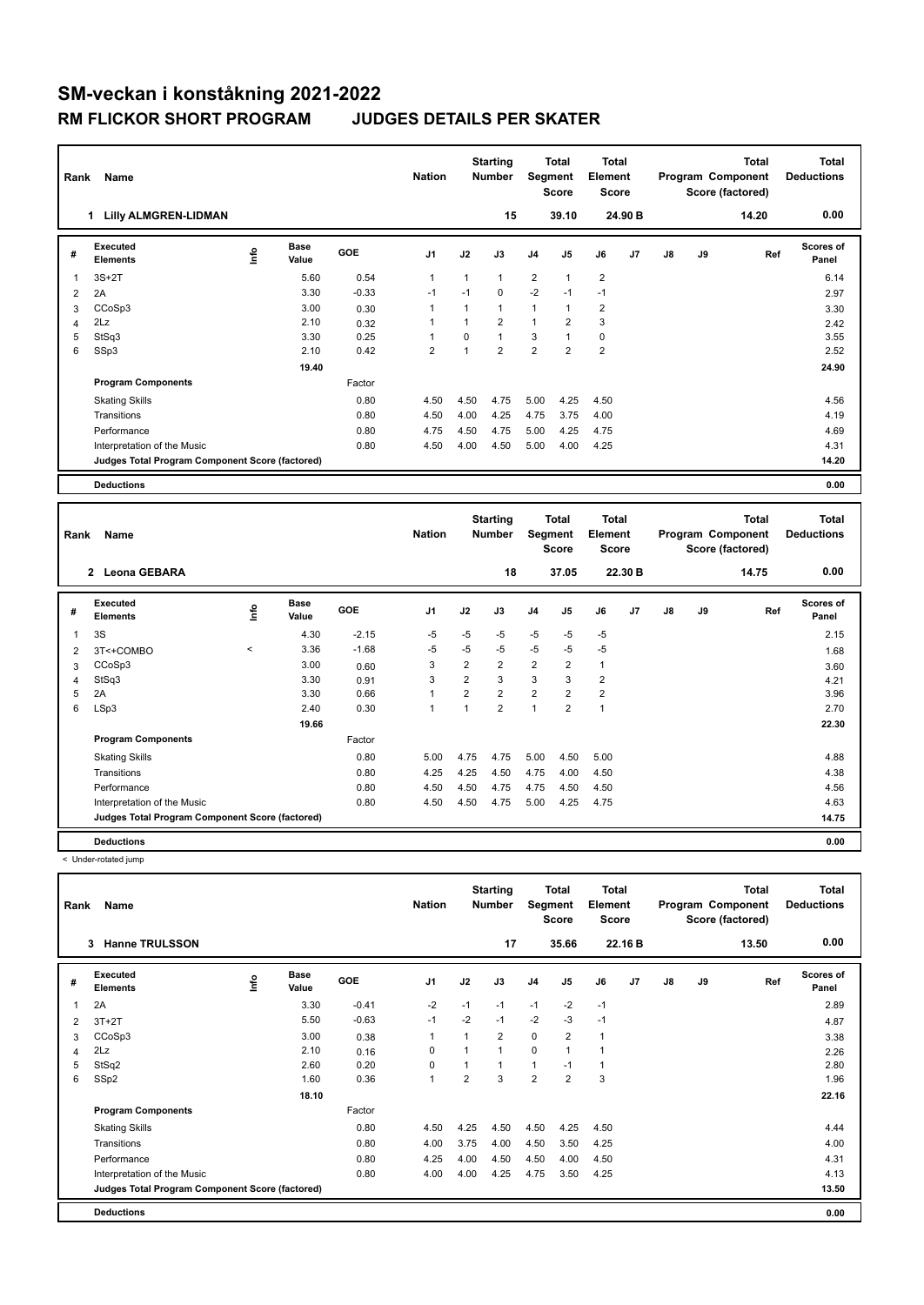# **SM-veckan i konståkning 2021-2022 RM FLICKOR SHORT PROGRAM**

|  | <b>JUDGES DETAILS PER SKATER</b> |  |  |
|--|----------------------------------|--|--|
|--|----------------------------------|--|--|

| Rank                         | Name                                            |      |                      |              | <b>Nation</b>  |                | <b>Starting</b><br><b>Number</b> | Segment        | Total<br><b>Score</b> | <b>Total</b><br>Element<br><b>Score</b> |         |    |    | <b>Total</b><br>Program Component<br>Score (factored) | <b>Total</b><br><b>Deductions</b> |
|------------------------------|-------------------------------------------------|------|----------------------|--------------|----------------|----------------|----------------------------------|----------------|-----------------------|-----------------------------------------|---------|----|----|-------------------------------------------------------|-----------------------------------|
|                              | 4 Hedvig ROWLAND LUNDVALL                       |      |                      |              |                |                | 16                               |                | 35.60                 |                                         | 21.90 B |    |    | 13.70                                                 | 0.00                              |
| #                            | <b>Executed</b><br><b>Elements</b>              | lnfo | <b>Base</b><br>Value | GOE          | J1             | J2             | J3                               | J4             | J5                    | J6                                      | J7      | J8 | J9 | Ref                                                   | <b>Scores of</b><br>Panel         |
| 1                            | 2A                                              |      | 3.30                 | 0.33         | $\overline{2}$ | 0              | $\mathbf{1}$                     | $\overline{2}$ | 0                     | $\mathbf{1}$                            |         |    |    |                                                       | 3.63                              |
| $\overline{2}$               | 3S                                              |      | 4.30                 | $-2.15$      | $-5$           | $-5$           | $-5$                             | $-5$           | $-5$                  | $-5$                                    |         |    |    |                                                       | 2.15                              |
| 3                            | CCoSp3                                          |      | 3.00                 | 0.00         | 0              | 0              | $\mathbf 0$                      | 0              | 0                     | $\mathbf{1}$                            |         |    |    |                                                       | 3.00                              |
| $\overline{4}$               | StSq2                                           |      | 2.60                 | 0.20         | 0              | $\mathbf{1}$   | $\mathbf{1}$                     | $\Omega$       | $\mathbf{1}$          | $\mathbf{1}$                            |         |    |    |                                                       | 2.80                              |
| 5                            | 2Lz+2Lo                                         |      | 3.80                 | 0.21         | 1              | $\mathbf{1}$   | $\mathbf{1}$                     | $\overline{2}$ | 0                     | $\mathbf{1}$                            |         |    |    |                                                       | 4.01                              |
| 6                            | SSp3                                            |      | 2.10                 | 0.21         | $\overline{2}$ | $\overline{1}$ | $\mathbf{1}$                     | $\Omega$       | $\overline{1}$        | $\mathbf{1}$                            |         |    |    |                                                       | 2.31                              |
|                              |                                                 |      | 19.10                |              |                |                |                                  |                |                       |                                         |         |    |    |                                                       | 21.90                             |
|                              | <b>Program Components</b>                       |      |                      | Factor       |                |                |                                  |                |                       |                                         |         |    |    |                                                       |                                   |
|                              | <b>Skating Skills</b>                           |      |                      | 0.80         | 4.75           | 4.25           | 4.50                             | 4.50           | 4.00                  | 4.75                                    |         |    |    |                                                       | 4.50                              |
|                              | Transitions                                     |      |                      | 0.80         | 4.25           | 3.75           | 4.25                             | 4.25           | 3.75                  | 4.25                                    |         |    |    |                                                       | 4.13                              |
|                              | Performance                                     |      |                      | 0.80         | 4.25           | 4.25           | 4.50                             | 4.50           | 4.00                  | 4.50                                    |         |    |    |                                                       | 4.38                              |
|                              | Interpretation of the Music                     |      |                      | 0.80         | 4.00           | 4.00           | 4.25                             | 4.25           | 3.50                  | 4.50                                    |         |    |    |                                                       | 4.13                              |
|                              | Judges Total Program Component Score (factored) |      |                      |              |                |                |                                  |                |                       |                                         |         |    |    |                                                       | 13.70                             |
|                              | <b>Deductions</b>                               |      |                      |              |                |                |                                  |                |                       |                                         |         |    |    |                                                       | 0.00                              |
|                              |                                                 |      |                      |              |                |                |                                  |                |                       |                                         |         |    |    |                                                       |                                   |
|                              |                                                 |      |                      |              |                |                | <b>Starting</b>                  |                | <b>Total</b>          | Total                                   |         |    |    | <b>Total</b>                                          | <b>Total</b>                      |
|                              |                                                 |      |                      |              |                |                |                                  |                |                       |                                         |         |    |    |                                                       |                                   |
|                              | Name                                            |      |                      |              | <b>Nation</b>  |                | Number                           |                |                       | Element                                 |         |    |    | Program Component                                     | <b>Deductions</b>                 |
| Rank                         |                                                 |      |                      |              |                |                |                                  | Segment        | <b>Score</b>          | Score                                   |         |    |    | Score (factored)                                      |                                   |
|                              |                                                 |      |                      |              |                |                |                                  |                |                       |                                         |         |    |    |                                                       |                                   |
|                              | 5 Alice WESTLING                                |      |                      |              |                |                | 13                               |                | 34.22                 |                                         | 20.27 B |    |    | 13.95                                                 | 0.00                              |
| #                            | <b>Executed</b><br><b>Elements</b>              | lnfo | <b>Base</b><br>Value | GOE          | J1             | J2             | J3                               | J4             | J5                    | J6                                      | J7      | J8 | J9 | Ref                                                   | Scores of<br>Panel                |
| 1                            | 2A                                              |      | 3.30                 | $-0.33$      | $-1$           | $-1$           | 0                                | $-1$           | $-1$                  | $-2$                                    |         |    |    |                                                       | 2.97                              |
| $\overline{2}$               | $2Lz+2T$                                        |      | 3.40                 | 0.00         | $\mathbf 0$    | 0              | $\Omega$                         | $\mathbf{1}$   | 0                     | $\mathbf 0$                             |         |    |    |                                                       | 3.40                              |
|                              |                                                 |      | 2.10                 |              | 1              | 1              | $\overline{2}$                   | $\overline{2}$ | $\overline{2}$        | $\overline{2}$                          |         |    |    |                                                       |                                   |
| 3<br>$\overline{\mathbf{4}}$ | SSp3<br>2F                                      |      | 1.80                 | 0.37<br>0.23 | 1              | $\mathbf{1}$   | $\mathbf{1}$                     | $\overline{2}$ | $\mathbf{1}$          | $\overline{2}$                          |         |    |    |                                                       | 2.47<br>2.03                      |
| 5                            | StSq3                                           |      | 3.30                 | 0.50         | 1              | $\mathbf{1}$   | $\mathbf{1}$                     | $\overline{2}$ | $\overline{2}$        | $\overline{2}$                          |         |    |    |                                                       | 3.80                              |
| 6                            | CCoSp3                                          |      | 3.00                 | 0.60         | $\overline{2}$ | $\overline{2}$ | $\overline{2}$                   | $\mathbf{1}$   | $\overline{2}$        | $\overline{2}$                          |         |    |    |                                                       | 3.60                              |
|                              |                                                 |      | 16.90                |              |                |                |                                  |                |                       |                                         |         |    |    |                                                       | 20.27                             |
|                              | <b>Program Components</b>                       |      |                      | Factor       |                |                |                                  |                |                       |                                         |         |    |    |                                                       |                                   |
|                              |                                                 |      |                      | 0.80         | 4.25           | 4.50           | 4.25                             | 4.75           | 4.50                  | 4.50                                    |         |    |    |                                                       | 4.44                              |
|                              | <b>Skating Skills</b><br>Transitions            |      |                      | 0.80         | 4.00           | 4.00           | 4.00                             | 4.75           | 4.25                  | 4.25                                    |         |    |    |                                                       | 4.13                              |
|                              | Performance                                     |      |                      | 0.80         | 4.25           | 4.25           | 4.50                             | 5.00           | 4.75                  | 4.75                                    |         |    |    |                                                       | 4.56                              |
|                              | Interpretation of the Music                     |      |                      | 0.80         | 4.00           | 4.00           | 4.50                             | 4.75           | 4.25                  | 4.50                                    |         |    |    |                                                       | 4.31                              |

**Deductions 0.00**

| Rank | Name                                            |    |                      |         | <b>Nation</b>  |          | <b>Starting</b><br><b>Number</b> | Segment        | Total<br><b>Score</b> | <b>Total</b><br>Element<br><b>Score</b> |         |    |    | <b>Total</b><br>Program Component<br>Score (factored) | <b>Total</b><br><b>Deductions</b> |
|------|-------------------------------------------------|----|----------------------|---------|----------------|----------|----------------------------------|----------------|-----------------------|-----------------------------------------|---------|----|----|-------------------------------------------------------|-----------------------------------|
|      | <b>Leah SUNDELL</b><br>6                        |    |                      |         |                |          | 14                               |                | 31.95                 |                                         | 18.80 B |    |    | 13.15                                                 | 0.00                              |
| #    | Executed<br><b>Elements</b>                     | ١m | <b>Base</b><br>Value | GOE     | J <sub>1</sub> | J2       | J3                               | J <sub>4</sub> | J <sub>5</sub>        | J6                                      | J7      | J8 | J9 | Ref                                                   | Scores of<br>Panel                |
| 1    | 2A                                              |    | 3.30                 | $-0.99$ | -3             | $-1$     | $-4$                             | $-3$           | $-3$                  | $-3$                                    |         |    |    |                                                       | 2.31                              |
| 2    | $2Lz!+2Lo$                                      |    | 3.80                 | $-0.21$ | $-1$           | $-1$     | $-2$                             | $-1$           | $-1$                  | $-1$                                    |         |    |    |                                                       | 3.59                              |
| 3    | SSp3                                            |    | 2.10                 | 0.21    | 2              |          | $\mathbf{1}$                     | $\mathbf 0$    | 1                     | $\mathbf 1$                             |         |    |    |                                                       | 2.31                              |
| 4    | StSq3                                           |    | 3.30                 | 0.17    | $\mathbf{1}$   |          | 0                                | $\mathbf 0$    | $-1$                  | $\mathbf 1$                             |         |    |    |                                                       | 3.47                              |
| 5    | 2F                                              |    | 1.80                 | 0.09    | -1             | $\Omega$ | 1                                | $\mathbf 0$    | 0                     | $\mathbf{1}$                            |         |    |    |                                                       | 1.89                              |
| 6    | CCoSp3                                          |    | 3.00                 | 0.23    | $\mathbf{1}$   |          | 1                                | 0              | 0                     | $\mathbf 1$                             |         |    |    |                                                       | 3.23                              |
|      |                                                 |    | 17.30                |         |                |          |                                  |                |                       |                                         |         |    |    |                                                       | 18.80                             |
|      | <b>Program Components</b>                       |    |                      | Factor  |                |          |                                  |                |                       |                                         |         |    |    |                                                       |                                   |
|      | <b>Skating Skills</b>                           |    |                      | 0.80    | 4.50           | 4.00     | 3.75                             | 4.25           | 3.75                  | 4.00                                    |         |    |    |                                                       | 4.00                              |
|      | Transitions                                     |    |                      | 0.80    | 4.00           | 4.25     | 3.75                             | 4.25           | 3.50                  | 4.00                                    |         |    |    |                                                       | 4.00                              |
|      | Performance                                     |    |                      | 0.80    | 4.25           | 4.50     | 4.00                             | 4.25           | 3.75                  | 4.25                                    |         |    |    |                                                       | 4.19                              |
|      | Interpretation of the Music                     |    |                      | 0.80    | 4.50           | 4.25     | 4.00                             | 4.50           | 3.50                  | 4.25                                    |         |    |    |                                                       | 4.25                              |
|      | Judges Total Program Component Score (factored) |    |                      |         |                |          |                                  |                |                       |                                         |         |    |    |                                                       | 13.15                             |
|      | <b>Deductions</b>                               |    |                      |         |                |          |                                  |                |                       |                                         |         |    |    |                                                       | 0.00                              |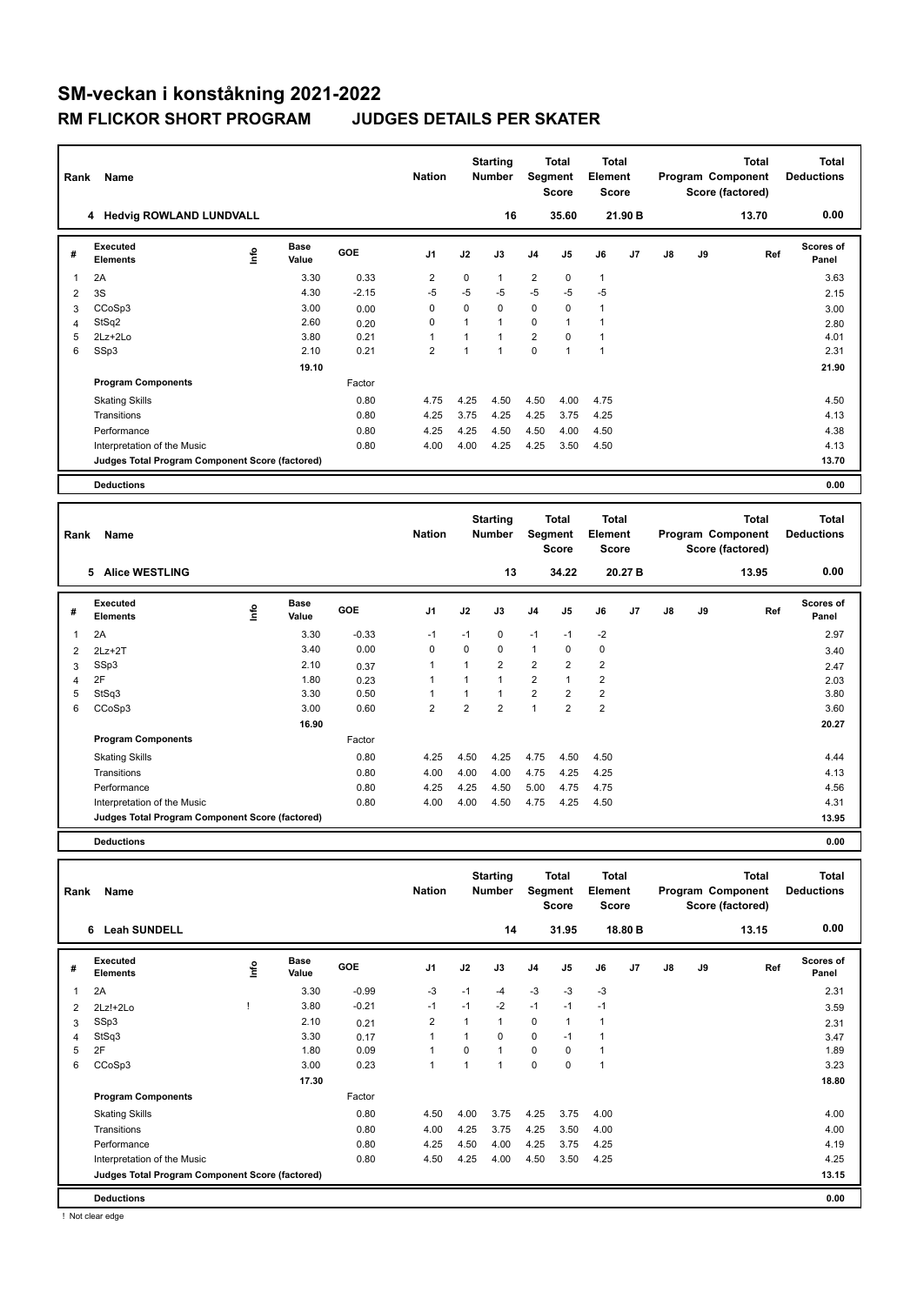| Rank | Name                                            |         |                      |            | <b>Nation</b>  |             | <b>Starting</b><br><b>Number</b> | Segment        | <b>Total</b><br><b>Score</b> | Total<br>Element<br><b>Score</b> |                |    |    | <b>Total</b><br>Program Component<br>Score (factored) | Total<br><b>Deductions</b> |
|------|-------------------------------------------------|---------|----------------------|------------|----------------|-------------|----------------------------------|----------------|------------------------------|----------------------------------|----------------|----|----|-------------------------------------------------------|----------------------------|
|      | <b>Vera LINDEVRET</b><br>7                      |         |                      |            |                |             | 12                               |                | 30.40                        |                                  | 16.95          |    |    | 13.45                                                 | 0.00                       |
| #    | Executed<br><b>Elements</b>                     | lnfo    | <b>Base</b><br>Value | <b>GOE</b> | J <sub>1</sub> | J2          | J3                               | J <sub>4</sub> | J5                           | J6                               | J <sub>7</sub> | J8 | J9 | Ref                                                   | <b>Scores of</b><br>Panel  |
| 1    | 2A<                                             | $\prec$ | 2.64                 | $-1.32$    | $-5$           | $-5$        | $-5$                             | $-5$           | $-5$                         | $-5$                             |                |    |    |                                                       | 1.32                       |
| 2    | $2Lz+2T$                                        |         | 3.40                 | 0.42       | 3              | $\mathbf 1$ | $\overline{2}$                   | 3              | $\overline{1}$               | $\overline{2}$                   |                |    |    |                                                       | 3.82                       |
| 3    | LSp3                                            |         | 2.40                 | 0.42       | 2              |             | $\overline{2}$                   | $\overline{2}$ |                              | $\overline{\mathbf{c}}$          |                |    |    |                                                       | 2.82                       |
| 4    | 2Lo                                             |         | 1.70                 | 0.26       | 1              |             | 1                                | $\overline{2}$ | $\overline{2}$               | $\overline{2}$                   |                |    |    |                                                       | 1.96                       |
| 5    | StSq3                                           |         | 3.30                 | 0.50       | $\overline{2}$ |             | 4                                | 3              |                              | $\overline{2}$                   |                |    |    |                                                       | 3.80                       |
| 6    | CCoSp3                                          |         | 3.00                 | 0.23       | 1              | 1           | 1                                | $\mathbf 0$    | $-1$                         | $\mathbf{1}$                     |                |    |    |                                                       | 3.23                       |
|      |                                                 |         | 16.44                |            |                |             |                                  |                |                              |                                  |                |    |    |                                                       | 16.95                      |
|      | <b>Program Components</b>                       |         |                      | Factor     |                |             |                                  |                |                              |                                  |                |    |    |                                                       |                            |
|      | <b>Skating Skills</b>                           |         |                      | 0.80       | 4.50           | 4.00        | 4.25                             | 5.25           | 4.25                         | 4.00                             |                |    |    |                                                       | 4.25                       |
|      | Transitions                                     |         |                      | 0.80       | 4.25           | 4.00        | 4.00                             | 5.00           | 3.75                         | 3.75                             |                |    |    |                                                       | 4.00                       |
|      | Performance                                     |         |                      | 0.80       | 4.50           | 4.25        | 4.50                             | 5.50           | 4.00                         | 4.25                             |                |    |    |                                                       | 4.38                       |
|      | Interpretation of the Music                     |         |                      | 0.80       | 4.25           | 4.25        | 4.25                             | 5.50           | 3.75                         | 4.00                             |                |    |    |                                                       | 4.19                       |
|      | Judges Total Program Component Score (factored) |         |                      |            |                |             |                                  |                |                              |                                  |                |    |    |                                                       | 13.45                      |
|      | <b>Deductions</b>                               |         |                      |            |                |             |                                  |                |                              |                                  |                |    |    |                                                       | 0.00                       |

< Under-rotated jump

| Rank | Name                                            |      |                      |         | <b>Nation</b>  |             | <b>Starting</b><br><b>Number</b> | Segment        | Total<br><b>Score</b> | <b>Total</b><br>Element<br><b>Score</b> |                |    |    | <b>Total</b><br>Program Component<br>Score (factored) | <b>Total</b><br><b>Deductions</b> |
|------|-------------------------------------------------|------|----------------------|---------|----------------|-------------|----------------------------------|----------------|-----------------------|-----------------------------------------|----------------|----|----|-------------------------------------------------------|-----------------------------------|
|      | <b>Liss GLOUDEMANS</b><br>8                     |      |                      |         |                |             | 9                                |                | 27.90                 |                                         | 15.20          |    |    | 12.70                                                 | 0.00                              |
| #    | Executed<br><b>Elements</b>                     | lnfo | <b>Base</b><br>Value | GOE     | J <sub>1</sub> | J2          | J3                               | J <sub>4</sub> | J <sub>5</sub>        | J6                                      | J <sub>7</sub> | J8 | J9 | Ref                                                   | <b>Scores of</b><br>Panel         |
| 1    | $2F+2T$                                         |      | 3.10                 | 0.14    | $\overline{1}$ | $\Omega$    | $\mathbf{1}$                     | 1              | $\mathbf 0$           | $\mathbf{1}$                            |                |    |    |                                                       | 3.24                              |
| 2    | 2Lz!                                            |      | 2.10                 | $-0.16$ | $-2$           | $\mathbf 0$ | $-1$                             | $-1$           | $-1$                  | 0                                       |                |    |    |                                                       | 1.94                              |
| 3    | SSp3                                            |      | 2.10                 | 0.16    | 1              |             | $-1$                             | $-1$           | $\overline{2}$        | $\overline{2}$                          |                |    |    |                                                       | 2.26                              |
| 4    | 1A                                              |      | 1.10                 | 0.11    | $\Omega$       |             | $\Omega$                         | $\overline{2}$ | $\overline{2}$        | 1                                       |                |    |    |                                                       | 1.21                              |
| 5    | CCoSp3                                          |      | 3.00                 | 0.08    | $\Omega$       |             | $\Omega$                         | $\mathbf 0$    | $-1$                  | 1                                       |                |    |    |                                                       | 3.08                              |
| 6    | StSq3                                           |      | 3.30                 | 0.17    | 0              |             | $\Omega$                         | 0              | $\overline{1}$        | 1                                       |                |    |    |                                                       | 3.47                              |
|      |                                                 |      | 14.70                |         |                |             |                                  |                |                       |                                         |                |    |    |                                                       | 15.20                             |
|      | <b>Program Components</b>                       |      |                      | Factor  |                |             |                                  |                |                       |                                         |                |    |    |                                                       |                                   |
|      | <b>Skating Skills</b>                           |      |                      | 0.80    | 4.00           | 3.75        | 3.75                             | 4.50           | 4.25                  | 4.25                                    |                |    |    |                                                       | 4.06                              |
|      | Transitions                                     |      |                      | 0.80    | 3.50           | 3.75        | 3.50                             | 4.25           | 4.00                  | 3.75                                    |                |    |    |                                                       | 3.75                              |
|      | Performance                                     |      |                      | 0.80    | 3.50           | 4.00        | 3.75                             | 4.50           | 4.25                  | 4.25                                    |                |    |    |                                                       | 4.06                              |
|      | Interpretation of the Music                     |      |                      | 0.80    | 3.50           | 4.00        | 4.00                             | 4.25           | 4.00                  | 4.00                                    |                |    |    |                                                       | 4.00                              |
|      | Judges Total Program Component Score (factored) |      |                      |         |                |             |                                  |                |                       |                                         |                |    |    |                                                       | 12.70                             |
|      | <b>Deductions</b>                               |      |                      |         |                |             |                                  |                |                       |                                         |                |    |    |                                                       | 0.00                              |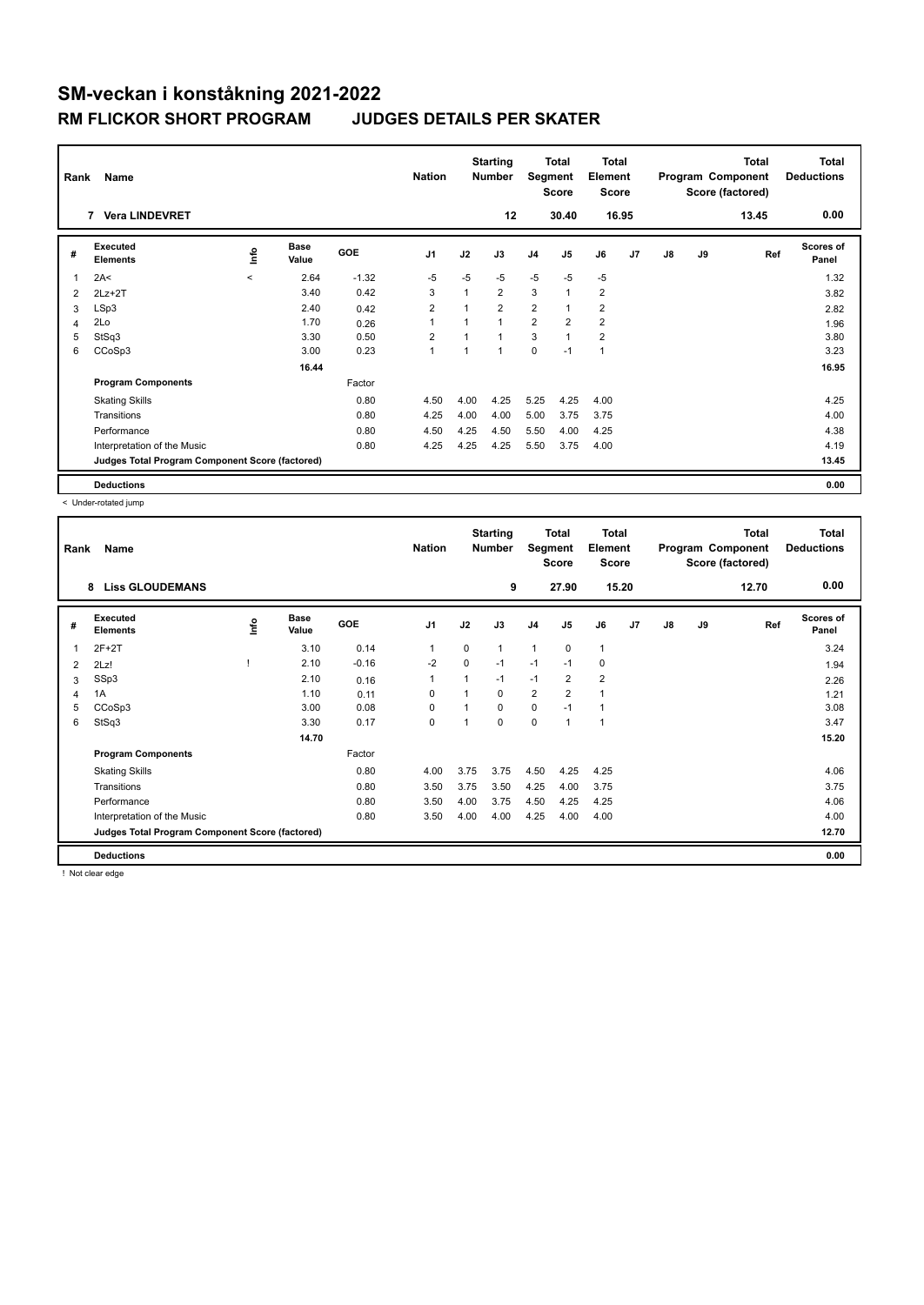| Rank         | Name                                            |             |                      |            | <b>Nation</b>  |                | <b>Starting</b><br><b>Number</b> | Segment        | <b>Total</b><br><b>Score</b> | <b>Total</b><br>Element<br><b>Score</b> |                |    |    | Total<br>Program Component<br>Score (factored) | <b>Total</b><br><b>Deductions</b> |
|--------------|-------------------------------------------------|-------------|----------------------|------------|----------------|----------------|----------------------------------|----------------|------------------------------|-----------------------------------------|----------------|----|----|------------------------------------------------|-----------------------------------|
|              | <b>Kate KARLSSON</b><br>9                       |             |                      |            |                |                | 3                                |                | 27.89                        |                                         | 15.24          |    |    | 12.65                                          | 0.00                              |
| #            | Executed<br><b>Elements</b>                     | <b>Info</b> | <b>Base</b><br>Value | <b>GOE</b> | J <sub>1</sub> | J2             | J3                               | J <sub>4</sub> | J <sub>5</sub>               | J6                                      | J <sub>7</sub> | J8 | J9 | Ref                                            | Scores of<br>Panel                |
| $\mathbf{1}$ | 2Lz+2Loq                                        | q           | 3.80                 | $-0.42$    | $-2$           | $-2$           | $-2$                             | $-2$           | $-2$                         | $-2$                                    |                |    |    |                                                | 3.38                              |
| 2            | 2F                                              |             | 1.80                 | 0.27       | $\mathbf{1}$   | $\overline{2}$ | 1                                | $\overline{2}$ | $\mathbf{1}$                 | $\overline{\mathbf{c}}$                 |                |    |    |                                                | 2.07                              |
| 3            | CCoSp3                                          |             | 3.00                 | 0.38       |                | $\overline{2}$ | 1                                | $\overline{1}$ | $\mathbf{1}$                 | $\overline{2}$                          |                |    |    |                                                | 3.38                              |
| 4            | 1A                                              |             | 1.10                 | 0.06       | 0              | $\Omega$       | 0                                | $\overline{1}$ | 1                            | 1                                       |                |    |    |                                                | 1.16                              |
| 5            | StSq2                                           |             | 2.60                 | 0.39       |                | $\overline{A}$ | $\overline{1}$                   | $\overline{2}$ | $\overline{2}$               | $\overline{2}$                          |                |    |    |                                                | 2.99                              |
| 6            | SSp3                                            |             | 2.10                 | 0.16       | $\mathbf 0$    | 1              | 0                                | $\overline{1}$ | $\mathbf{1}$                 | $\overline{1}$                          |                |    |    |                                                | 2.26                              |
|              |                                                 |             | 14.40                |            |                |                |                                  |                |                              |                                         |                |    |    |                                                | 15.24                             |
|              | <b>Program Components</b>                       |             |                      | Factor     |                |                |                                  |                |                              |                                         |                |    |    |                                                |                                   |
|              | <b>Skating Skills</b>                           |             |                      | 0.80       | 4.00           | 4.00           | 3.50                             | 4.25           | 3.75                         | 3.75                                    |                |    |    |                                                | 3.88                              |
|              | Transitions                                     |             |                      | 0.80       | 4.00           | 3.75           | 3.50                             | 4.25           | 3.25                         | 3.50                                    |                |    |    |                                                | 3.69                              |
|              | Performance                                     |             |                      | 0.80       | 4.25           | 4.25           | 3.75                             | 4.50           | 4.25                         | 4.00                                    |                |    |    |                                                | 4.19                              |
|              | Interpretation of the Music                     |             |                      | 0.80       | 4.00           | 4.25           | 3.75                             | 4.50           | 4.25                         | 3.75                                    |                |    |    |                                                | 4.06                              |
|              | Judges Total Program Component Score (factored) |             |                      |            |                |                |                                  |                |                              |                                         |                |    |    |                                                | 12.65                             |
|              | <b>Deductions</b>                               |             |                      |            |                |                |                                  |                |                              |                                         |                |    |    |                                                | 0.00                              |

q Jump landed on the quarter

| Rank                    | Name                                            |      |                      |         | <b>Nation</b>  |                | <b>Starting</b><br><b>Number</b> | Segment        | <b>Total</b><br><b>Score</b> | <b>Total</b><br>Element<br><b>Score</b> |                |    |    | Total<br>Program Component<br>Score (factored) | <b>Total</b><br><b>Deductions</b> |
|-------------------------|-------------------------------------------------|------|----------------------|---------|----------------|----------------|----------------------------------|----------------|------------------------------|-----------------------------------------|----------------|----|----|------------------------------------------------|-----------------------------------|
|                         | Sophia Michelle BRAUER<br>10                    |      |                      |         |                |                | 5                                |                | 27.16                        | 15.16                                   |                |    |    | 12.00                                          | 0.00                              |
| #                       | Executed<br><b>Elements</b>                     | ١nf٥ | <b>Base</b><br>Value | GOE     | J <sub>1</sub> | J2             | J3                               | J <sub>4</sub> | J <sub>5</sub>               | J6                                      | J <sub>7</sub> | J8 | J9 | Ref                                            | <b>Scores of</b><br>Panel         |
| $\overline{\mathbf{1}}$ | 2Lze                                            | e    | 1.68                 | $-0.42$ | $-3$           | $-2$           | $-3$                             | $-2$           | $-2$                         | $-3$                                    |                |    |    |                                                | 1.26                              |
| $\overline{2}$          | 1A                                              |      | 1.10                 | 0.08    | $\overline{1}$ | 1              | 0                                | 0              | $\mathbf{1}$                 | $\mathbf{1}$                            |                |    |    |                                                | 1.18                              |
| 3                       | SSp3                                            |      | 2.10                 | 0.42    | $\overline{2}$ | $\overline{2}$ | $\overline{2}$                   | $\overline{2}$ | $\overline{2}$               | 3                                       |                |    |    |                                                | 2.52                              |
| 4                       | $2F+2T$                                         |      | 3.10                 | 0.09    | 1              | $\Omega$       | $\Omega$                         | 0              | $\overline{1}$               | $\mathbf{1}$                            |                |    |    |                                                | 3.19                              |
| 5                       | CCoSp3                                          |      | 3.00                 | 0.38    | 4              |                | $\overline{1}$                   | 3              | $\overline{2}$               | 1                                       |                |    |    |                                                | 3.38                              |
| 6                       | StSq3                                           |      | 3.30                 | 0.33    | $\overline{1}$ |                |                                  | $\overline{2}$ | $\Omega$                     | $\overline{1}$                          |                |    |    |                                                | 3.63                              |
|                         |                                                 |      | 14.28                |         |                |                |                                  |                |                              |                                         |                |    |    |                                                | 15.16                             |
|                         | <b>Program Components</b>                       |      |                      | Factor  |                |                |                                  |                |                              |                                         |                |    |    |                                                |                                   |
|                         | <b>Skating Skills</b>                           |      |                      | 0.80    | 4.00           | 3.75           | 3.75                             | 4.50           | 3.75                         | 3.50                                    |                |    |    |                                                | 3.81                              |
|                         | Transitions                                     |      |                      | 0.80    | 3.75           | 3.75           | 3.50                             | 4.25           | 3.50                         | 3.50                                    |                |    |    |                                                | 3.63                              |
|                         | Performance                                     |      |                      | 0.80    | 4.00           | 4.00           | 3.50                             | 4.50           | 3.75                         | 3.75                                    |                |    |    |                                                | 3.88                              |
|                         | Interpretation of the Music                     |      |                      | 0.80    | 3.75           | 3.75           | 3.75                             | 4.75           | 3.50                         | 3.50                                    |                |    |    |                                                | 3.69                              |
|                         | Judges Total Program Component Score (factored) |      |                      |         |                |                |                                  |                |                              |                                         |                |    |    |                                                | 12.00                             |
|                         | <b>Deductions</b>                               |      |                      |         |                |                |                                  |                |                              |                                         |                |    |    |                                                | 0.00                              |

e Wrong edge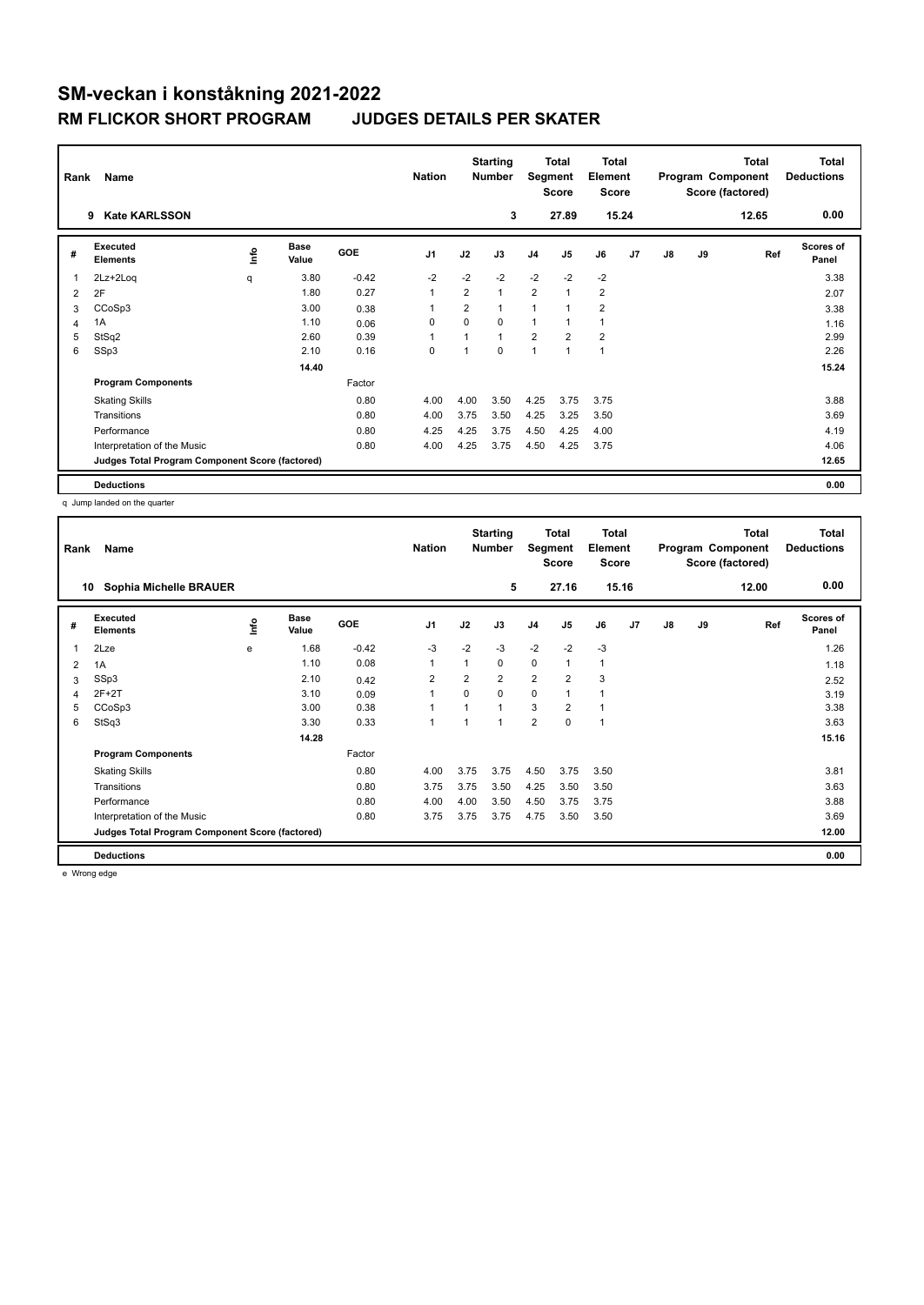| Rank | Name                                            |             |                      |         | <b>Nation</b>  |                | <b>Starting</b><br><b>Number</b> | Segment        | Total<br><b>Score</b> | <b>Total</b><br>Element<br><b>Score</b> |       |    |    | <b>Total</b><br>Program Component<br>Score (factored) | Total<br><b>Deductions</b> |
|------|-------------------------------------------------|-------------|----------------------|---------|----------------|----------------|----------------------------------|----------------|-----------------------|-----------------------------------------|-------|----|----|-------------------------------------------------------|----------------------------|
|      | <b>Sarah JOHANSSON</b><br>11                    |             |                      |         |                |                | 4                                |                | 27.02                 |                                         | 14.47 |    |    | 12.55                                                 | 0.00                       |
| #    | Executed<br><b>Elements</b>                     | <u>info</u> | <b>Base</b><br>Value | GOE     | J <sub>1</sub> | J2             | J3                               | J <sub>4</sub> | J <sub>5</sub>        | J6                                      | J7    | J8 | J9 | Ref                                                   | <b>Scores of</b><br>Panel  |
| 1    | 2A<<                                            | <<          | 1.10                 | $-0.41$ | $-4$           | $-3$           | $-4$                             | $-3$           | $-4$                  | $-4$                                    |       |    |    |                                                       | 0.69                       |
| 2    | $2F+2T$                                         |             | 3.10                 | 0.18    | $\mathbf{1}$   | 1              | 0                                | $\mathbf{1}$   | 1                     | $\mathbf{1}$                            |       |    |    |                                                       | 3.28                       |
| 3    | SSp3                                            |             | 2.10                 | 0.26    |                | $\overline{2}$ | 0                                | 1              |                       | $\overline{2}$                          |       |    |    |                                                       | 2.36                       |
| 4    | 2Lz                                             |             | 2.10                 | 0.16    | 0              | $\Omega$       | 1                                | 1              |                       | 1                                       |       |    |    |                                                       | 2.26                       |
| 5    | StSq2                                           |             | 2.60                 | 0.13    |                | 0              | 0                                | $\overline{2}$ | $-1$                  | $\mathbf 1$                             |       |    |    |                                                       | 2.73                       |
| 6    | CCoSp3                                          |             | 3.00                 | 0.15    | -1             | $\Omega$       | 0                                | $\overline{2}$ | 1                     | 0                                       |       |    |    |                                                       | 3.15                       |
|      |                                                 |             | 14.00                |         |                |                |                                  |                |                       |                                         |       |    |    |                                                       | 14.47                      |
|      | <b>Program Components</b>                       |             |                      | Factor  |                |                |                                  |                |                       |                                         |       |    |    |                                                       |                            |
|      | <b>Skating Skills</b>                           |             |                      | 0.80    | 4.25           | 4.25           | 3.50                             | 4.50           | 3.50                  | 3.75                                    |       |    |    |                                                       | 3.94                       |
|      | Transitions                                     |             |                      | 0.80    | 4.00           | 3.75           | 3.50                             | 4.50           | 3.50                  | 3.50                                    |       |    |    |                                                       | 3.69                       |
|      | Performance                                     |             |                      | 0.80    | 4.00           | 4.25           | 3.75                             | 4.50           | 4.00                  | 3.75                                    |       |    |    |                                                       | 4.00                       |
|      | Interpretation of the Music                     |             |                      | 0.80    | 4.25           | 4.00           | 4.00                             | 4.75           | 3.75                  | 4.00                                    |       |    |    |                                                       | 4.06                       |
|      | Judges Total Program Component Score (factored) |             |                      |         |                |                |                                  |                |                       |                                         |       |    |    |                                                       | 12.55                      |
|      | <b>Deductions</b>                               |             |                      |         |                |                |                                  |                |                       |                                         |       |    |    |                                                       | 0.00                       |

<< Downgraded jump

| Rank | Name                                            |      |                      |            | <b>Nation</b>  |                | <b>Starting</b><br><b>Number</b> | Segment        | Total<br><b>Score</b> | <b>Total</b><br>Element<br><b>Score</b> |       |               |    | <b>Total</b><br>Program Component<br>Score (factored) | Total<br><b>Deductions</b> |
|------|-------------------------------------------------|------|----------------------|------------|----------------|----------------|----------------------------------|----------------|-----------------------|-----------------------------------------|-------|---------------|----|-------------------------------------------------------|----------------------------|
|      | Hedda HEDSTRÖM<br>12                            |      |                      |            |                |                | 10                               |                | 26.98                 |                                         | 14.63 |               |    | 12.35                                                 | 0.00                       |
| #    | <b>Executed</b><br><b>Elements</b>              | ١nf٥ | <b>Base</b><br>Value | <b>GOE</b> | J <sub>1</sub> | J2             | J3                               | J <sub>4</sub> | J <sub>5</sub>        | J6                                      | J7    | $\mathsf{J}8$ | J9 | Ref                                                   | Scores of<br>Panel         |
|      | $2F+2T$                                         |      | 3.10                 | 0.23       | 1              | $\overline{2}$ | 1                                | $\mathbf 0$    | $\mathbf{1}$          | $\overline{2}$                          |       |               |    |                                                       | 3.33                       |
| 2    | 2Lz                                             |      | 2.10                 | 0.21       | 1              | $\overline{1}$ | $\overline{2}$                   | $\mathbf{1}$   | 1                     | $\mathbf 1$                             |       |               |    |                                                       | 2.31                       |
| 3    | SSp3                                            |      | 2.10                 | 0.53       | 3              | $\overline{2}$ | $\overline{2}$                   | 3              | $\overline{2}$        | 3                                       |       |               |    |                                                       | 2.63                       |
| 4    | StSq2                                           |      | 2.60                 | $-0.98$    | $-5$           | $-5$           | $-5$                             | $\mathbf{1}$   | $-5$                  | $\mathbf 0$                             |       |               |    |                                                       | 1.62                       |
| 5    | 1A                                              |      | 1.10                 | 0.11       | 1              | 1              | $\mathbf{1}$                     | 1              | 1                     | $\overline{2}$                          |       |               |    |                                                       | 1.21                       |
| 6    | CCoSp3                                          |      | 3.00                 | 0.53       | 1              | $\overline{2}$ | 1                                | 3              | $\overline{2}$        | $\overline{2}$                          |       |               |    |                                                       | 3.53                       |
|      |                                                 |      | 14.00                |            |                |                |                                  |                |                       |                                         |       |               |    |                                                       | 14.63                      |
|      | <b>Program Components</b>                       |      |                      | Factor     |                |                |                                  |                |                       |                                         |       |               |    |                                                       |                            |
|      | <b>Skating Skills</b>                           |      |                      | 0.80       | 4.25           | 4.25           | 4.00                             | 4.50           | 3.50                  | 4.00                                    |       |               |    |                                                       | 4.13                       |
|      | Transitions                                     |      |                      | 0.80       | 3.75           | 4.00           | 3.50                             | 4.00           | 3.00                  | 3.50                                    |       |               |    |                                                       | 3.69                       |
|      | Performance                                     |      |                      | 0.80       | 3.75           | 4.25           | 3.75                             | 4.50           | 3.25                  | 4.25                                    |       |               |    |                                                       | 4.00                       |
|      | Interpretation of the Music                     |      |                      | 0.80       | 3.75           | 3.75           | 3.50                             | 4.25           | 3.25                  | 3.50                                    |       |               |    |                                                       | 3.63                       |
|      | Judges Total Program Component Score (factored) |      |                      |            |                |                |                                  |                |                       |                                         |       |               |    |                                                       | 12.35                      |

**Deductions 0.00**

**Total Deductions Total Program Component Score (factored) Total Element Score Total Segment Score Starting Rank Name Nation Number # Executed Elements Base Value GOE J1 J2 J3 J4 J5 J6 J7 J8 J9 Scores of Panel** 1 1.10 0.14 1 1 0 3 1 2 **Ref**  سماء بن المسلمان المسلمان المسلمان المسلمان المسلمان المسلمان المسلمان المسلمان المسلمان المسلمان المسلمان الم<br>1A 1.10 0.14 1 1 0 3 1 2 1.24 1.24  **13 Ella SVÄRLING LÖFGREN 6 26.42 14.72 11.70 0.00** 2 2Lz+2Lo 3.80 0.11 1 0 1 0 -1 1 3.91 3 2F! ! 1.80 -0.14 -1 -1 -1 -1 0 0 1.66 4 SSp3 2.31 2.10 0.21 1 1 -1 1 1 1 1 2.31 5 StSq2 2.60 0.00 0 0 0 1 -1 0 2.60 6 CCoSp3 3.00 0.00 0 0 0 0 -2 0 3.00  **14.40 14.72 Program Components**  Skating Skills **4.00** 3.75 3.75 4.75 3.50 4.00 Factor 0.80 3.88 Transitions 0.80 3.75 3.50 3.50 4.50 3.25 3.50 3.56 Performance 0.80 3.50 3.75 3.75 4.50 3.50 3.50 3.63 Interpretation of the Music 0.80 3.50 3.50 3.50 4.50 3.50 3.75 3.56 **Deductions 0.00 Judges Total Program Component Score (factored) 11.70**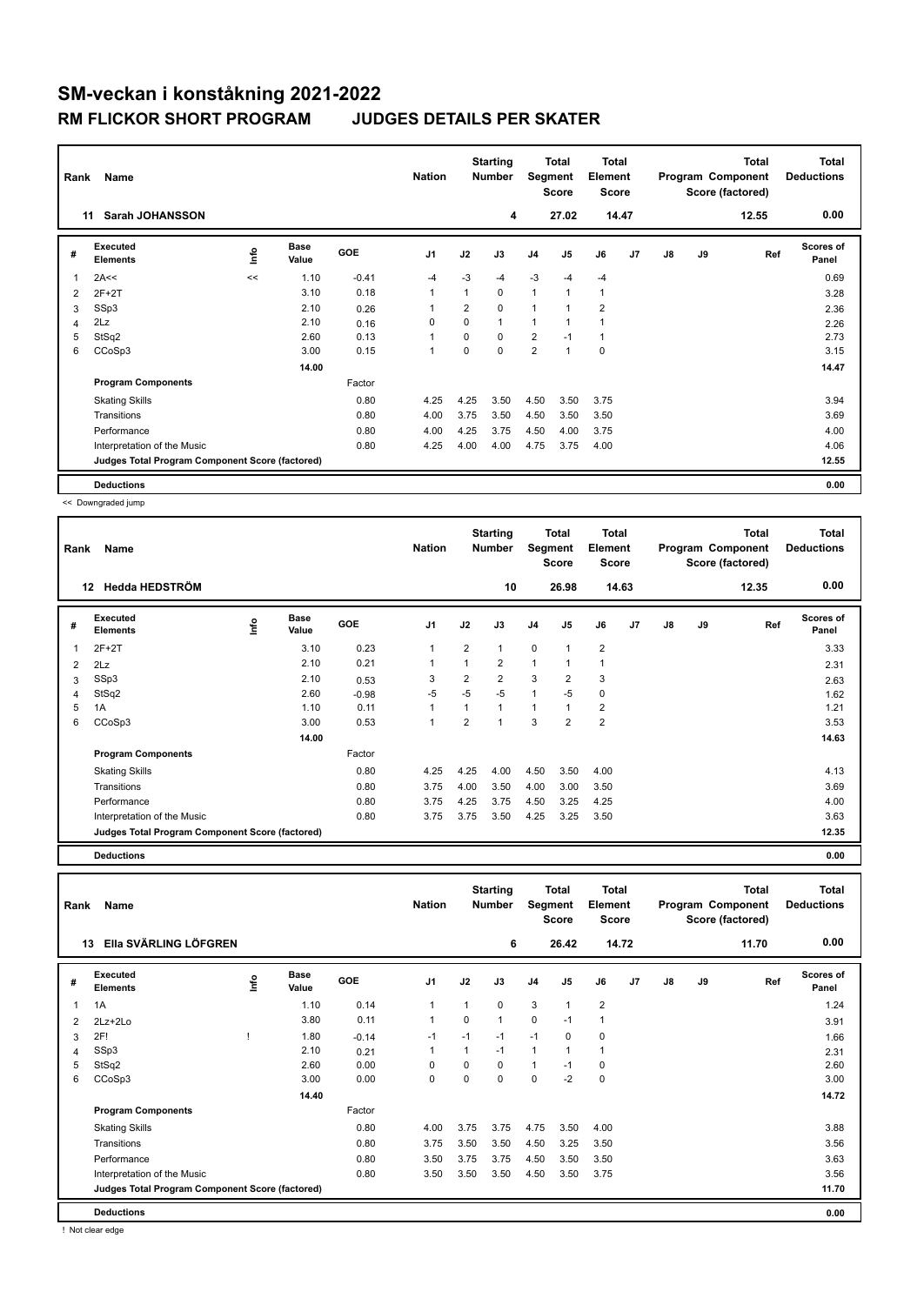|                | Name<br>Rank                                    |      |                      |            |                |                | <b>Starting</b><br><b>Number</b> |                | <b>Total</b><br>Segment<br><b>Score</b> |                | <b>Total</b><br>Element<br><b>Score</b> |    |    | <b>Total</b><br>Program Component<br>Score (factored) | <b>Total</b><br><b>Deductions</b> |
|----------------|-------------------------------------------------|------|----------------------|------------|----------------|----------------|----------------------------------|----------------|-----------------------------------------|----------------|-----------------------------------------|----|----|-------------------------------------------------------|-----------------------------------|
|                | <b>Lovisa BERGMAN</b><br>14                     |      |                      |            |                |                | $\overline{7}$                   |                | 25.66                                   |                | 13.46                                   |    |    | 12.20                                                 | 0.00                              |
| #              | Executed<br><b>Elements</b>                     | Info | <b>Base</b><br>Value | <b>GOE</b> | J <sub>1</sub> | J2             | J3                               | J <sub>4</sub> | J <sub>5</sub>                          | J6             | J <sub>7</sub>                          | J8 | J9 | Ref                                                   | Scores of<br>Panel                |
| $\overline{1}$ | 2Lo                                             |      | 1.70                 | 0.04       | 0              | 1              | 0                                | $\mathbf{1}$   | $\mathbf 0$                             | 0              |                                         |    |    |                                                       | 1.74                              |
| 2              | $2Lz!+2T$                                       |      | 3.40                 | $-0.32$    | $-2$           | $-1$           | $-1$                             | $-1$           | $-2$                                    | $-2$           |                                         |    |    |                                                       | 3.08                              |
| 3              | 1A                                              |      | 1.10                 | 0.03       | $-1$           | $\Omega$       | 0                                | $\mathbf 0$    | 1                                       | $\mathbf{1}$   |                                         |    |    |                                                       | 1.13                              |
| 4              | CCoSp3                                          |      | 3.00                 | 0.15       |                | $\overline{ }$ | 0                                | $\Omega$       | $\overline{ }$                          | 0              |                                         |    |    |                                                       | 3.15                              |
| 5              | StSq1                                           |      | 1.80                 | 0.14       |                |                | 1                                | $\mathbf 0$    | $\overline{1}$                          | 0              |                                         |    |    |                                                       | 1.94                              |
| 6              | SSp3                                            |      | 2.10                 | 0.32       | $\overline{2}$ | $\overline{2}$ | $\overline{2}$                   | 1              | $\mathbf{1}$                            | $\overline{1}$ |                                         |    |    |                                                       | 2.42                              |
|                |                                                 |      | 13.10                |            |                |                |                                  |                |                                         |                |                                         |    |    |                                                       | 13.46                             |
|                | <b>Program Components</b>                       |      |                      | Factor     |                |                |                                  |                |                                         |                |                                         |    |    |                                                       |                                   |
|                | <b>Skating Skills</b>                           |      |                      | 0.80       | 3.75           | 4.00           | 3.75                             | 4.25           | 3.75                                    | 3.75           |                                         |    |    |                                                       | 3.81                              |
|                | Transitions                                     |      |                      | 0.80       | 3.75           | 4.00           | 3.50                             | 4.00           | 3.50                                    | 3.25           |                                         |    |    |                                                       | 3.69                              |
|                | Performance                                     |      |                      | 0.80       | 4.25           | 3.75           | 3.75                             | 4.25           | 3.75                                    | 3.50           |                                         |    |    |                                                       | 3.88                              |
|                | Interpretation of the Music                     |      |                      | 0.80       | 4.00           | 3.75           | 3.75                             | 4.25           | 4.00                                    | 3.50           |                                         |    |    |                                                       | 3.88                              |
|                | Judges Total Program Component Score (factored) |      |                      |            |                |                |                                  |                |                                         |                |                                         |    |    |                                                       | 12.20                             |
|                | <b>Deductions</b>                               |      |                      |            |                |                |                                  |                |                                         |                |                                         |    |    |                                                       | 0.00                              |

! Not clear edge

|                | Name<br>Rank                                    |      |                      |            |                |              | <b>Starting</b><br><b>Number</b> | <b>Total</b><br>Segment<br><b>Score</b> |                | <b>Total</b><br>Element<br><b>Score</b> |                | <b>Total</b><br>Program Component<br>Score (factored) |    |       | <b>Total</b><br><b>Deductions</b> |
|----------------|-------------------------------------------------|------|----------------------|------------|----------------|--------------|----------------------------------|-----------------------------------------|----------------|-----------------------------------------|----------------|-------------------------------------------------------|----|-------|-----------------------------------|
| 15             | <b>Esther INGVARSSON</b>                        |      |                      |            |                |              | 1                                |                                         | 25.40          |                                         | 14.45          |                                                       |    | 10.95 | 0.00                              |
| #              | Executed<br><b>Elements</b>                     | ١nf٥ | <b>Base</b><br>Value | <b>GOE</b> | J <sub>1</sub> | J2           | J3                               | J4                                      | J <sub>5</sub> | J6                                      | J <sub>7</sub> | J8                                                    | J9 | Ref   | Scores of<br>Panel                |
| 1              | 1A                                              |      | 1.10                 | 0.00       | 0              | $\mathbf 0$  | $\mathbf 0$                      | $\mathbf{1}$                            | $\pmb{0}$      | $\mathbf 0$                             |                |                                                       |    |       | 1.10                              |
| $\overline{2}$ | 2Lz                                             |      | 2.10                 | 0.05       | $\mathbf 0$    | $\mathbf{1}$ | $\mathbf 0$                      | 0                                       | $\mathbf 0$    | 1                                       |                |                                                       |    |       | 2.15                              |
| 3              | CCoSp3                                          |      | 3.00                 | 0.30       | $-1$           |              | $\mathbf{1}$                     | $\mathbf{1}$                            | 1              | 1                                       |                |                                                       |    |       | 3.30                              |
| 4              | StSq3                                           |      | 3.30                 | $-0.17$    | $-1$           | 0            | 0                                | 1                                       | $-1$           | $-1$                                    |                |                                                       |    |       | 3.13                              |
| 5              | $2F!+2T$                                        |      | 3.10                 | $-0.54$    | -3             | $-3$         | $-3$                             | $-3$                                    | $-4$           | $-3$                                    |                |                                                       |    |       | 2.56                              |
| 6              | SSp3                                            |      | 2.10                 | 0.11       | 0              | $\Omega$     | $\mathbf{1}$                     | 1                                       | $\overline{1}$ | 0                                       |                |                                                       |    |       | 2.21                              |
|                |                                                 |      | 14.70                |            |                |              |                                  |                                         |                |                                         |                |                                                       |    |       | 14.45                             |
|                | <b>Program Components</b>                       |      |                      | Factor     |                |              |                                  |                                         |                |                                         |                |                                                       |    |       |                                   |
|                | <b>Skating Skills</b>                           |      |                      | 0.80       | 3.75           | 3.25         | 3.50                             | 4.00                                    | 3.50           | 3.50                                    |                |                                                       |    |       | 3.56                              |
|                | Transitions                                     |      |                      | 0.80       | 3.50           | 3.50         | 3.25                             | 4.25                                    | 3.25           | 3.25                                    |                |                                                       |    |       | 3.38                              |
|                | Performance                                     |      |                      | 0.80       | 3.50           | 3.50         | 3.50                             | 4.25                                    | 3.25           | 3.50                                    |                |                                                       |    |       | 3.50                              |
|                | Interpretation of the Music                     |      |                      | 0.80       | 3.25           | 3.25         | 3.25                             | 4.00                                    | 3.00           | 3.25                                    |                |                                                       |    |       | 3.25                              |
|                | Judges Total Program Component Score (factored) |      |                      |            |                |              |                                  |                                         |                |                                         |                |                                                       |    |       | 10.95                             |
|                | <b>Deductions</b>                               |      |                      |            |                |              |                                  |                                         |                |                                         |                |                                                       |    |       | 0.00                              |